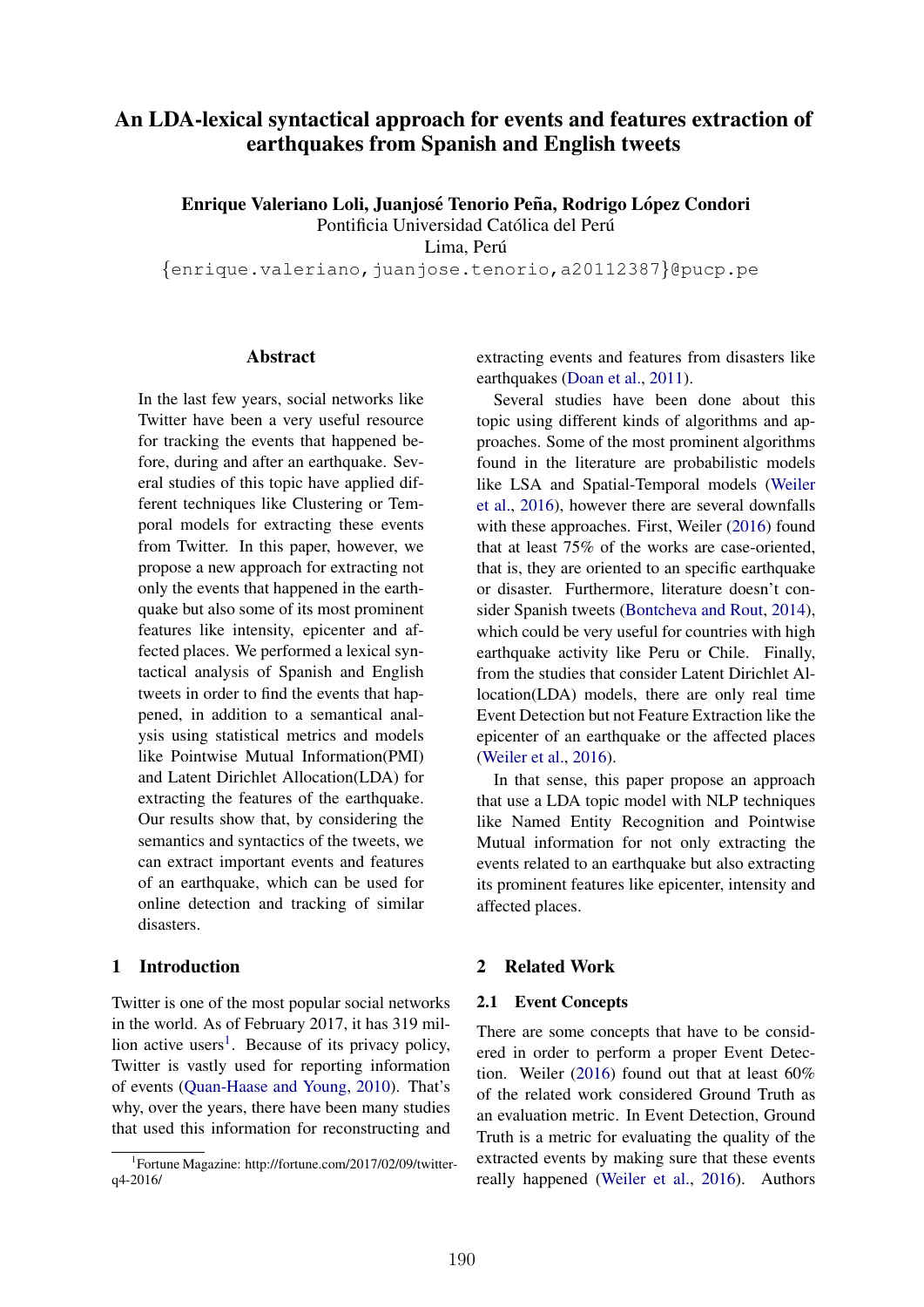like Li (2012) and Martin (2013) used a manual Ground Truth, by comparing manually the extracted events with news sources in order to test their validity. Other authors like Osborne (2010) automatize this process and used different APIs2 from sources like Wikipedia for comparing the extracted events with relevant articles. In this work, we consider the manual Ground Truth because is the most accepted approach and provides better results depending of the source; Weiler (2016) observed that at least 70% of Event Detection works use the manual version.

## 2.2 Event Detection Approaches

Bontcheva (2014) classifies Event Detection approaches into 3 types: Model Based, Clustering Based and Based on signal's processing. On the other side, authors like Farzindar (2015) categorize the approaches based on application domains and evaluation metrics. We follow Bontcheva's proposal, because we observed many summary authors like Weiler (2016) and Winarko (2013) found out that many of the works considered this type of classification. From that point, we notice that at least 50% of the works used LDA as a method or baseline for detecting events. For example, Aiello (2014) compared six Topic Extraction methods for Event Detection and showed that LDA was the algorithm that performs better. In addition, these works used supervised learning, like the work of Takeshi, Okazaki and Yutaka (2010) which propose a technique for extracting events using a huge labeled dataset that represents events of an earthquake. Furthermore, popular tools like Twitinfo (2011) and Twevent (2012) also use labeled data for extracting real time events.

#### 2.3 Conclusions from related work

From the state of the art's analysis, we conclude that the current tools and best approaches for Event Detection used labeled datasets, so there is a great opportunity for studying the semantic and syntactics of the text without having a labeled dataset beforehand. Also, we decided to evaluate our results using a manual Ground Truth, which is widely used for these works.

### 3 Methodology

Our approach consist of 4 main steps. These steps are described in Figure 1 and are explained in

greater detail in Section 4:

Figure 1: Methodology for event and feature extraction of earthquakes



First we identify the earthquake and get a corpus for a fixed ranged of dates. Next we generate a LDA model for determining clusters of terms for a fixed number of topics. Then we used the Stanford Named Entity Recognizer for identifying the entities and places of the earthquakes. With those entities and places, we performed a Lexical and Syntactical analysis to identify the events based of the related tweet for the identified entity.

Finally, we identified some features of the earthquake using Pointwise Mutual Information(PMI) between each pair of words in the clusters of the LDA model. Then, we select the best "n" relationships, that are the pairs that have greater PMI. With all this information, we plotted the events in a map of the country using the date and hour of the resulting events from our analysis.

### 4 Experimentation

We developed 5 experiments with corpus from different earthquakes around the world; these can be seen on Table 1.

| Country     | Range of dates                   |
|-------------|----------------------------------|
| Chile       | $\overline{16/09/15} - 30/09/15$ |
| Chile       | 20/12/16 - 31/12/16              |
| Ecuador     | 15/04/16 - 30/04/16              |
| New Zealand | 13/11/16 - 09/12/16              |
| Japan       | 10/04/16 - 20/04/16              |

Table 1: Earthquakes used on the experiments

In the next subsections, the results for the earthquake that happened on Chile on September 16, 2015 are shown. Then, there are tables with the results of entities and places for the other 4 earthquakes, so that the nature of these results can be explained.

<sup>&</sup>lt;sup>2</sup>API: Application Programming Interface.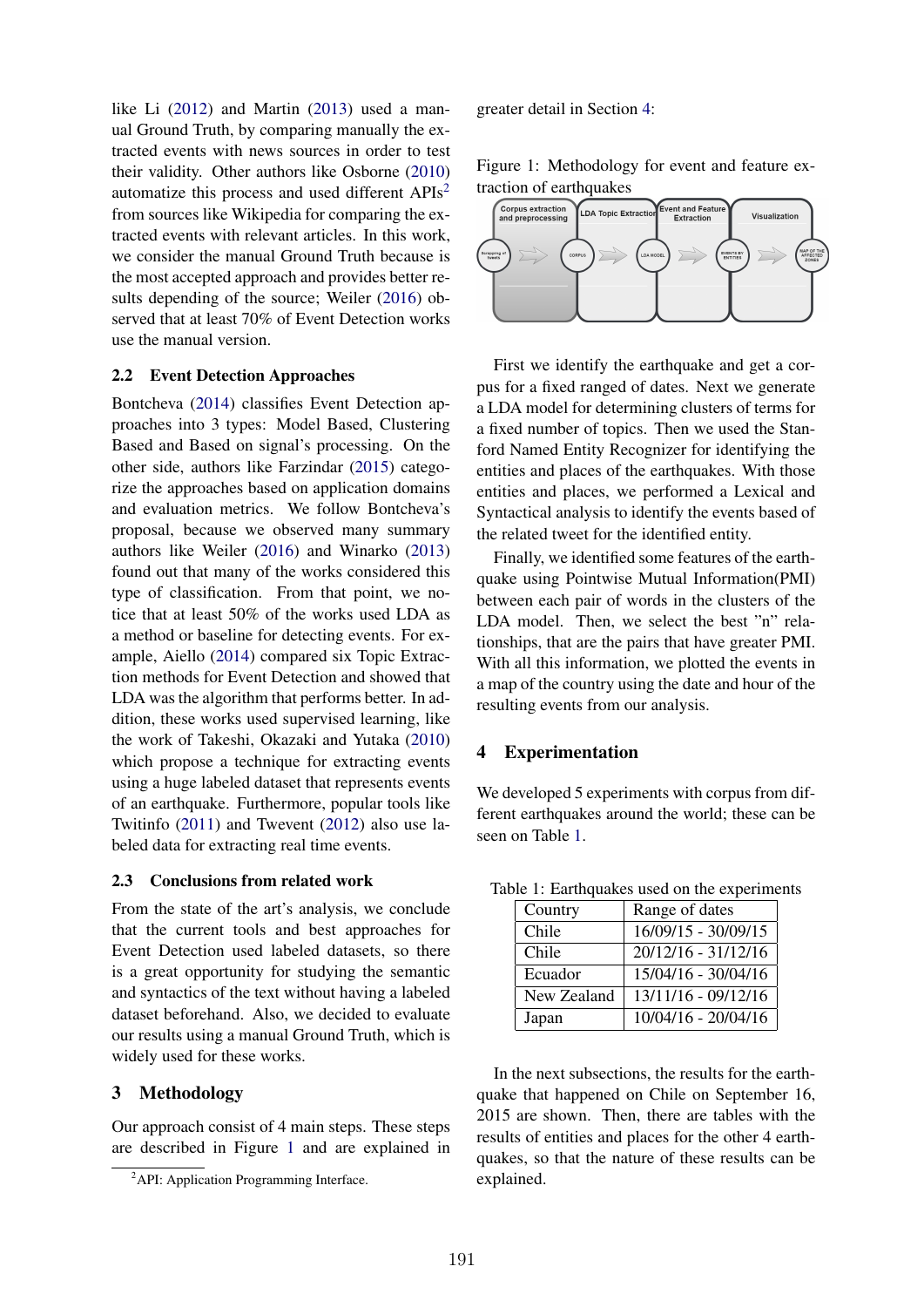#### 4.1 Corpus Description

For the extraction phase, we used the open source application GetOldTweets<sup>3</sup> for extracting tweets from more than 2 weeks. Different corpus of tweets were generated, one for each earthquake analyzed. Corpus of Chile's and Ecuador's earthquakes are in Spanish. Meanwhile, corpus of Japan's and New Zealand's earthquakes are in English. The information of the Chile 8.4 earthquake corpus can be seen on Table 2.

Table 2: Corpus information for Chile's 8.4 Earthquake

| Information      | Value               |
|------------------|---------------------|
| Country          | Chile               |
| Number of tweets | 11873               |
| Language         | Spanish             |
| Range            | 16/09/15 - 30/09/15 |
| Magnitude        | 84                  |

In the same manner, the corpus generated for each earthquake had a different quantity of tweets which are shown on Table 3.

Table 3: Information of each earthquake's corpus

| Earthquake      | Year | Tweets |
|-----------------|------|--------|
| Chile 8.4       | 2015 | 11873  |
| Chile 7.6       | 2016 | 3789   |
| Ecuador 7.8     | 2016 | 8461   |
| New Zealand 7.9 | 2016 | 5611   |
| Japan 7.0       | 2016 | 3897   |

## 4.2 Latent Dirichlet Allocation (LDA)

For supressing the noise of the corpus, we applied regex and stopwords filtering for getting rid of the links, hashtags and stopwords.

Once the cleaning was finished, we used LDA in order to obtain the topics that were represented by different subsets of words as an initial way of identifying some words or terms that could be relevant on earthquakes domain of knowledge.

We experimented with different values for the amount of clusters generated as well as the words per cluster. We ended up choosing to generate 10 clusters with 20 words each and keep the 14 more relevant words of each cluster since after this threshold almost every word started being unrelated to the earthquakes.

| Table 4: Clusters for Chile's 8.4 degree earthquake |  |  |
|-----------------------------------------------------|--|--|
|-----------------------------------------------------|--|--|

| Clusters | Related words                           |
|----------|-----------------------------------------|
|          | 8,4, terremoto, chile, autoridades,     |
|          | santiago, sismo, dos, magnitud,         |
|          | siete, temblor, genes, chilenas,        |
|          | terremoto, chile, tsunami, 4,8,         |
|          | alerta, grados, fuerte, richter, graus, |
|          | atinge, 6                               |
|          | chile, 8, terremoto, 4, muertos,        |
|          | grados, menos, evacuados, magnitud,     |
|          | tras, mill, deja, 5                     |
|          | terremoto, chile, 8, 4, tras,           |
|          | tsunami, alerta, costa, magnitud,       |
|          | olas, grados, toda, 7                   |

On Table 4 we can see some words related to this specific earthquake, such as "chile" and "santiago", which relate to the place where the earthquake took place, as well as 8 and 4, which in this case indicate the degree of the earthquake: 8.4.

We also obtained some other words we might expect to find on any earthquake such as "terremoto", "magnitud", "temblor" and "sismo".

## 4.3 Stanford Named Entity Recognizer

Afterwards, we proceeded to use the Stanford Named Entity Recognizer with previously trained models for Spanish and English, focusing on obtaining places relevant to each earthquake corpus.

Table 5: Places identified by Stanford Named Entity Recognizer for Chile's 8.4 degree earthquake

| Identified places | Frequency |
|-------------------|-----------|
| Illapel           | 89        |
| Santiago          | 69        |
| Ecuador           | 60        |
| Hawai             | 56        |
| Coquimbo          | 22        |
| Tsunami           | 14        |
| Valparaiso        | 8         |

On Table 5 the places with higher frequency are presented, aside from Chile which had the highest with 9303.

#### 4.4 Lexical and Syntactical analysis

We performed a Lexical and Syntactical analysis as a way to retrieve relevant entities from the earthquakes. In those entities we expected to find some locations in similar manner to Section 4.3, but also

<sup>3</sup> GetOldTweetsrepository: https://github.com/Jefferson-Henrique/GetOldTweets-python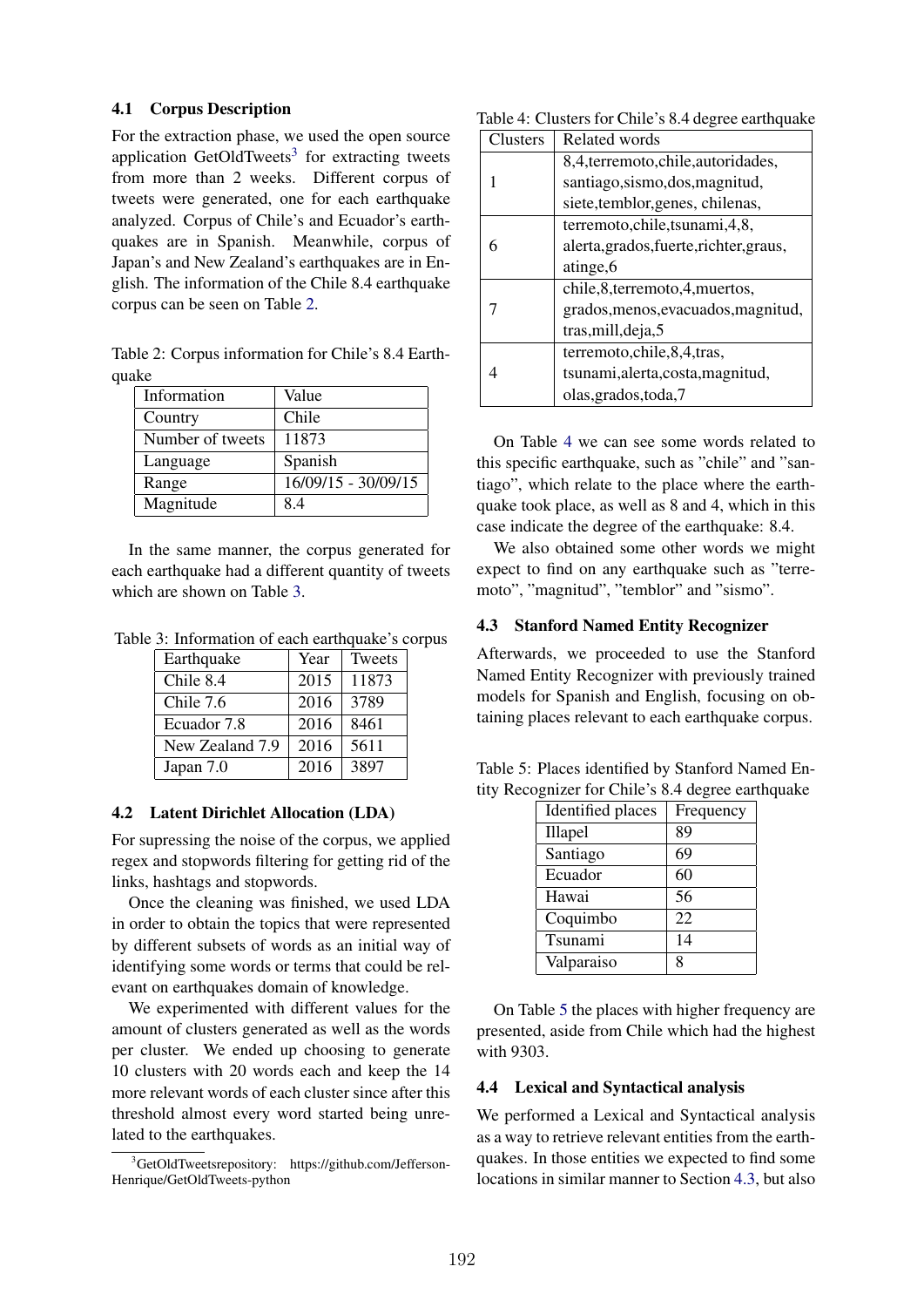some groups, entities or words which were heavily involved in those events, such as affected people or assistance actions.

For this we used the  $\text{UDPipe}^4$  parser in order to obtain the grammatical categories of each word on a tweet, as well as the syntactic tree.

The grammatical categories which were worked upon were the 'SUBJ' tag for subjects.

Following this procedure, each tweet was assigned to the subjects found inside it; this was used to obtain tweets grouped by subject and verb.

#### 4.4.1 Pruning and clustering

If we just used all the words tagged as 'SUBJ' the result would be a large amount of entities. In order to reduce this amount and keep the most relevant entities, a pruning process was performed, where the entities that had between 10% and 100% of the maximum subject frequency where the ones that remained.

After the entities have been pruned, a clustering process occurs, in which the remaining entities that surpass a minimum threshold of similarity were clustered together and treated as the same.

Table 6: Entities for Chile's 8.4 degree earthquake

| <b>Clusters</b> | Entities      |
|-----------------|---------------|
|                 | chile, chilee |
|                 | terremoto     |
| $\mathbf{z}$    | tsunami       |
|                 | richter       |

The entities shown on Table 6 where clustered via 2 metrics:

- 1. Levenshtein distance: minimum replacements/insertions/deletions needed to turn one word into another.
- 2. Average Entity to entity distance in a tweet

The minimum Levenshtein distance in order to cluster two entities together was 20% of the maximum length between the two entities and the minimum average entity to entity distance was 1.5. Both of these values were obtained via experimentation and results reviewing.

| Table 7: Example of a tweet per entity |  |  |
|----------------------------------------|--|--|
|                                        |  |  |

| Entities                  | Related tweet                   |
|---------------------------|---------------------------------|
|                           | #TerremotoChile Vdeo noticia:   |
|                           | Chile sufre un terremoto de 8,4 |
| chile                     | grados el ms potente de este    |
|                           | ao en el mundo                  |
|                           | http:// fb.me/3UG3lLxyA         |
|                           | Terremotode 8,4 grados remece   |
|                           | el centro de Chile terremoto    |
| terremoto                 | sacudi esta tarde al centro de  |
|                           | Chile, alcanzando               |
|                           | http:// fb.me/7uXzLS5tD         |
|                           | Tsunami llega a las costas de   |
| tsunami                   | Chile tras terremoto de         |
|                           | magnitud 8,4 (Fotos)            |
|                           | http:// bit.ly/1LjN4hi          |
| Un terremoto de 8,4 en la |                                 |
| richter                   | escala Richter sacude el        |
|                           | centro de Chile                 |
|                           | http:// fb.me/MlWJrNqd          |

On Table 7 a tweet for each entity is shown. Each entity has more tweets similar to these, being the entity "chile" the one that has the most.

The tweets per entity were classified as an event inside the earthquakes since they served the purpose of explaining what happened to each entity in the corpus.

#### 4.5 Pointwise Mutual Information (PMI)

Pointwise mutual information(PMI) is an information measure for identifying how much related are two variables. In information retrieval, it's vastly used for identifying words that are very related in function of their co-occurrences in a document, that is, how many times those words appear together in the same document (Bouma, 2009). The PMI between two words is computed by the following formula:

$$
\log_2 \frac{P(x, y) * N}{P(x) * P(y)}
$$

where  $P(x,y)$  is the number of co-occurrences between the words 'X' and 'Y',  $P(x)$  and  $P(y)$  are the frequencies of the words X and Y respectively and N is the number of documents (Bouma, 2009).

There has been a wide range of applications of PMI in Natural Language Processing. Rana (2016) found that is one of the most common metric for relationship extraction in Ontology Learning, because it considers the semantic relationship

<sup>4</sup> UDPipe library: https://ufal.mff.cuni.cz/udpipe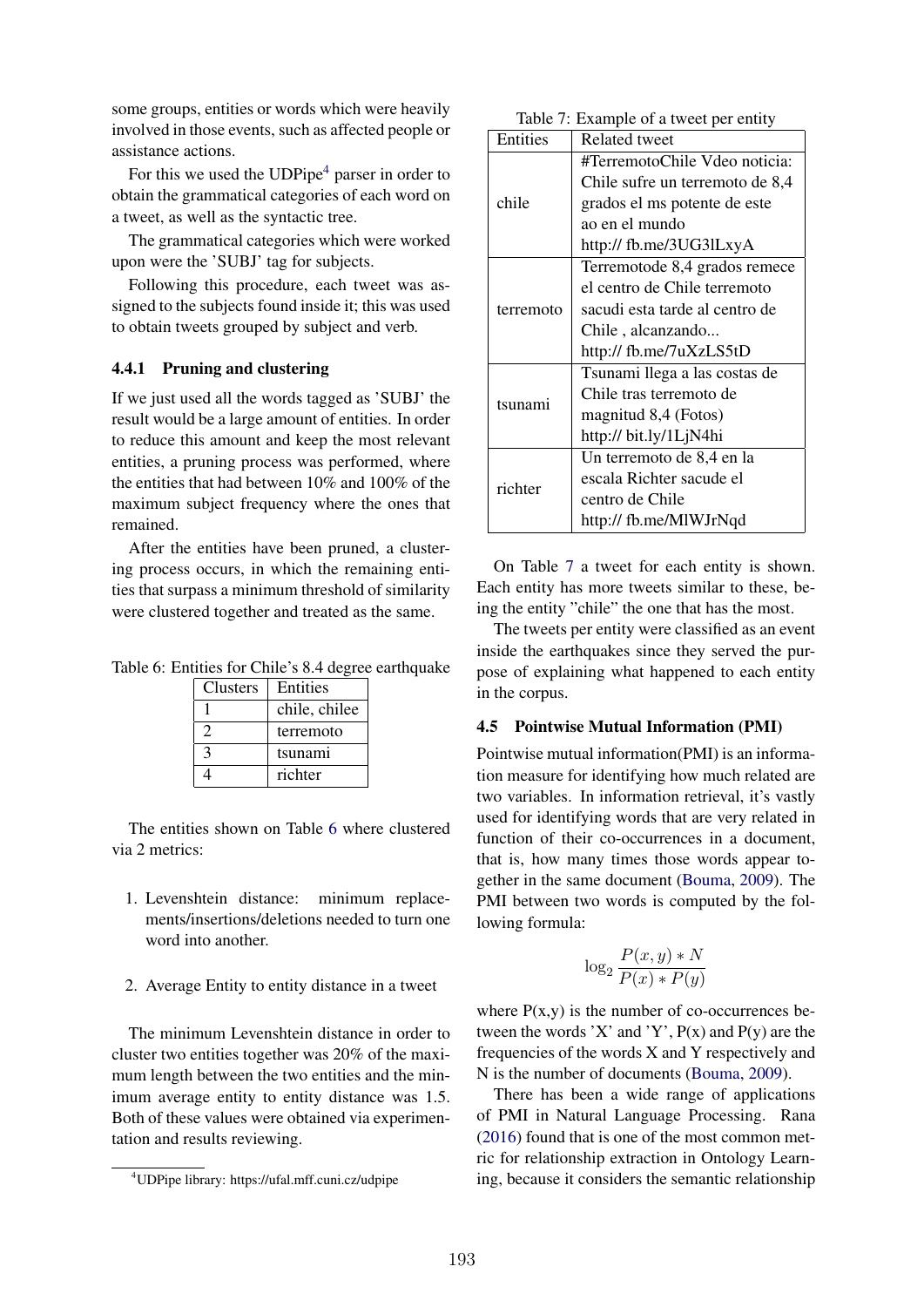between entities, which is what we wanted for extracting the most prominent features of the earthquake.

We compute PMI between the topics and terms identified in the LDA Model. Based on that, we identified the pair of words with a greater PMI and mapped this pair with a feature of the earthquake. The results are shown on Table 8.

Table 8: Features extracted using PMI

| Pair                  | Feature   | <b>PMI</b> |
|-----------------------|-----------|------------|
| chile-8               | Intensity | 12.533     |
| tsunami - alerta      | Tsunami   | 12.122     |
| epicentro-illapel     | Epicenter | 10.043     |
| santiago - septiembre | month     | 10.588     |

We observed that we extracted interesting properties of the earthquake like its intensity and epicenter. In the case of the epicenter, we identified Illapel as the epicenter of the earthquake, which is true based of the news sources.

# 5 Results and Discussion

The identified places possibly related to the earthquakes previously mentioned (except the earthquake of Chile from 2015) are shown on Tables 9 ,10 , 11 and 12.

Besides, as it was mentioned on Table 5, all the places shown have the higher frequency without taking in consideration the respective country of each earthquake (Chile, Ecuador, New Zealand and Japan respectively) .

Table 9: Places identified for Chile's 7.6 degree earthquake

| Identified places | Frequency |
|-------------------|-----------|
| Melinka           | 40        |
| Sur               | 38        |
| Isla              | 25        |
| Quellon           | 24        |
| Chiloe            | 24        |
| Lagos             | 20        |
| Ecuador           | 12        |

Table 10: Places identified for Ecuador's 7.8 degree earthquake

| Identified places | Frequency |
|-------------------|-----------|
| Colombia          | 216       |
| Guayaquil         | 142       |
| Chile             | 100       |
| Pedernales        | 97        |
| Quito             | 90        |
| Colima            | 75        |
| Esmeraldas        | 66        |

Table 11: Places identified for New Zealand's 7.9 degree earthquake

| Identified places | Frequency |
|-------------------|-----------|
| Christchurch      | 818       |
| Island            | 693       |
| South             | 689       |
| Wellington        | 127       |
| Amberley          | 126       |
| Hanmer            | 54        |
| Canterbury        | 50        |

Table 12: Places identified for Japan's 7.0 degree earthquake

| Identified places | Frequency |
|-------------------|-----------|
| Kumamoto          | 663       |
| Kyushu            | 253       |
| Ecuador           | 136       |
| Prefecture        | 36        |
| Island            | 31        |
| Tsunami           | 15        |
| Myanmar           | 12        |

We observed many different places related to an earthquake, not only the country where it happened. This is possible due to different factors such as other countries that might be affected as well shown in Ecuador's possible places, which includes one of its neighbors Colombia. Also the date of the earthquake can affect the results, such as for Japan's earthquake, which includes Ecuador since both earthquakes happened around the same week.

Below, entities and tweets associated with each earthquake are shown on Tables 13, 14, 15, 16, in order to see their relevance.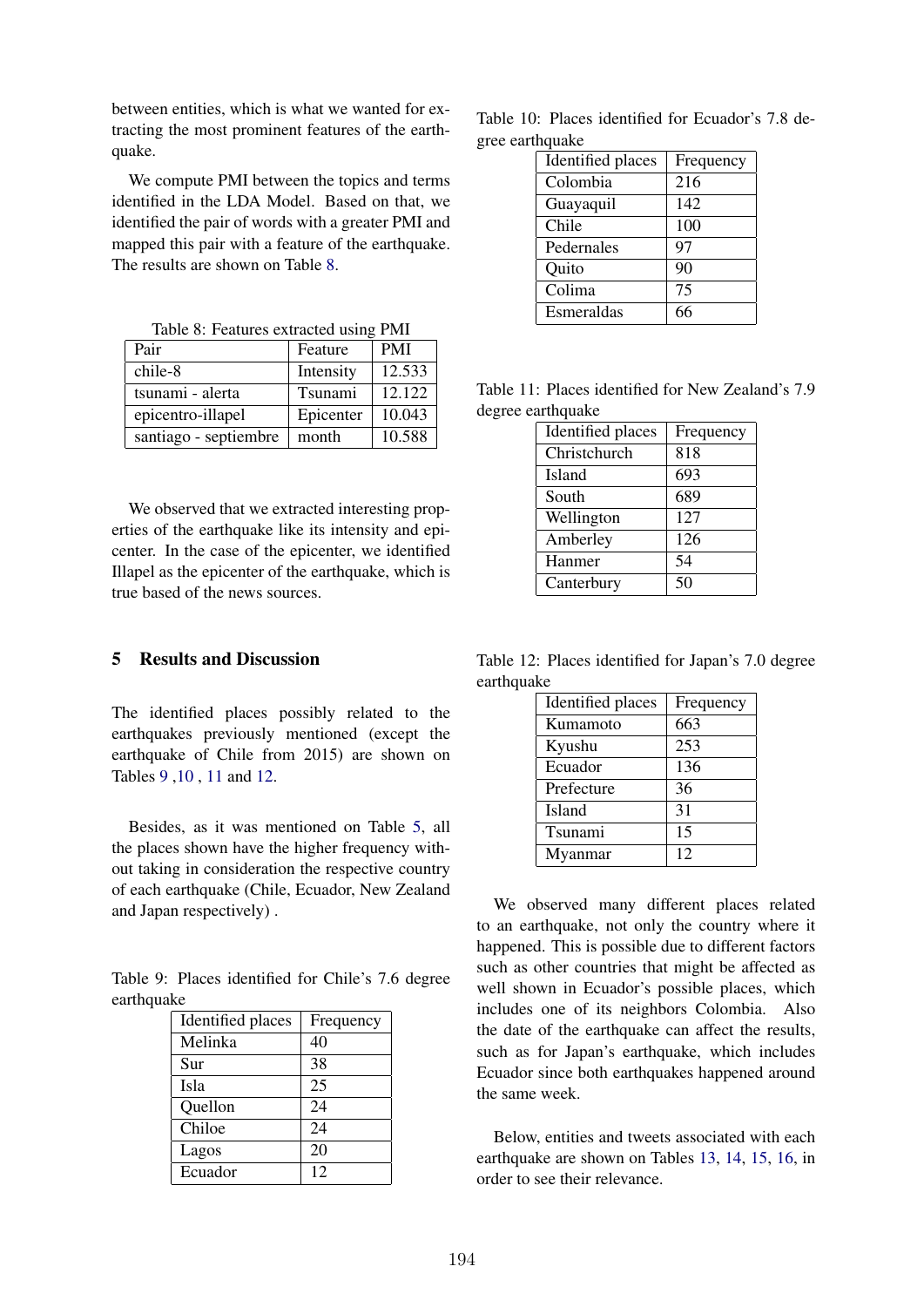Table 13: Entities for Chile's 7.6 earthquake

| Entities | <b>Related tweet</b>              |  |
|----------|-----------------------------------|--|
| Chiloe   | Asi quedo Chiloe tras terremoto   |  |
|          | de 7,6 en Chile - teleSUR TV      |  |
|          | Terremoto en Chile 7.6 grados     |  |
| Melinka  | en la Zona de MELINKA.            |  |
|          | ZONA SUR DE CHILE                 |  |
|          | Terremoto de 7.6 grados Richter   |  |
| Chile    | parte la tierra en Chile.         |  |
|          | Se descarta Tsunami               |  |
|          | Terremoto 7.6 ritcher en melinka, |  |
| Lagos    | region de los lagos. chile.       |  |
|          | Es en el Sur. daddy_yankee        |  |

Table 14: Entities for Ecuador's 7.8 earthquake

| Entities   | Related tweet                     |  |
|------------|-----------------------------------|--|
| Ecuador    | Terremoto de 7,8: Mensaje         |  |
|            | de actor de doblaje               |  |
|            | mexicano de 'Dragon Ball Z'       |  |
|            | conmueve a Ecuador                |  |
| Ouito      | As se sinti en Quito el           |  |
|            | terremoto de 7,8 en Ecuador       |  |
|            | Terremoto de 7,8 grados           |  |
| Colombia   | sacude la frontera entre          |  |
|            | Colombia y Ecuador                |  |
|            | ECUADOR. Provincias de            |  |
| Esmeraldas | Manabi y Esmeraldas, las mas      |  |
|            | afectadas por el terremoto de 7,8 |  |

Table 15: Entities for New Zealand's 7.9 earthquake

| Entities     | Related tweet                  |  |  |
|--------------|--------------------------------|--|--|
|              | Christchurch, New Zealand      |  |  |
| Christchurch | Hit by 7.9 Earthquake          |  |  |
|              | and Tsunami                    |  |  |
|              | New Zealand Earthquake:        |  |  |
| Wellington   | Damage in Wellington after     |  |  |
|              | 7.8 magnitude tremor           |  |  |
|              | We need to pray for New        |  |  |
| New Zealand  | Zealand and all of the islands |  |  |
|              | nearby. 7.4 to 7.8             |  |  |
|              | earthquake with tsunami's!     |  |  |
|              | Thoughts and prayers to my     |  |  |
| Canterbury   | New Zealand friends in the     |  |  |
|              | South Island in Canterbury     |  |  |
|              | where there was a 7.8          |  |  |
|              | magnitude earthquake.          |  |  |
|              | Stay safe                      |  |  |

Table 16: Entities for Japan's 7.0 earthquake

| Entities | <b>Related tweet</b>               |  |
|----------|------------------------------------|--|
|          | Earthquake in japan 6-7            |  |
| Kyushu   | Magnitude kyushu                   |  |
|          | There was a big earthquake today   |  |
| Kumamoto | in Kumamoto, Japan .Shindo, the    |  |
|          | unit of earthquake 's size is 7,   |  |
|          | the largest.                       |  |
|          | Big earthquake in southern         |  |
| Japan    | Japan, initial magnitude 7.1       |  |
|          | Japan was struck by a 7.0M         |  |
| Ecuador  | earthquake Friday. Then yesterday, |  |
|          | Ecuador was struck by a 7.8-M      |  |
|          | quake- perhaps related to Mars     |  |
|          | & Pluto stations.                  |  |

We consider each of the tweets related to an entity as en event. For testing the validity of every event, we compute the manual Ground Truth, which can be seen as "How many of these events really happened?". The state of art suggest that having many news sources helps to improve the quality of the results, so we considered some of the most important news sources like CNN, BBC, New York Times and The Associated Press. Once the source news were established, we check every event with their articles that covers a particular earthquake, so if the event was verified by each of the source news, we considered him as valid. The results from this evaluation are presented on Table 17.

| Table 17: Ground Truth Evaluation |  |  |
|-----------------------------------|--|--|
|                                   |  |  |

| Location    | Degree | Date       | $GT(\%)$ |
|-------------|--------|------------|----------|
| Chile       | 8.4    | 16/09/2015 | 60%      |
| Chile       | 7.6    | 25/12/2016 | 50%      |
| Ecuador     | 7.8    | 16/04/2016 | 50%      |
| New Zealand | 79     | 14/11/2016 | 80%      |
| Japan       | 7.0    | 11/04/2016 | 80%      |

From the summaries of Weiler (2016) and Winarko (2013), we notice that the values of Ground Truth for many event detection works varies between 60% to 90%, so we got very good results comparing with the state of the art. This results, however, are not very accurate because of different factors such as the size of the corpus, the range of dates and so on. That's why, there is room for improvement in our evaluation measure.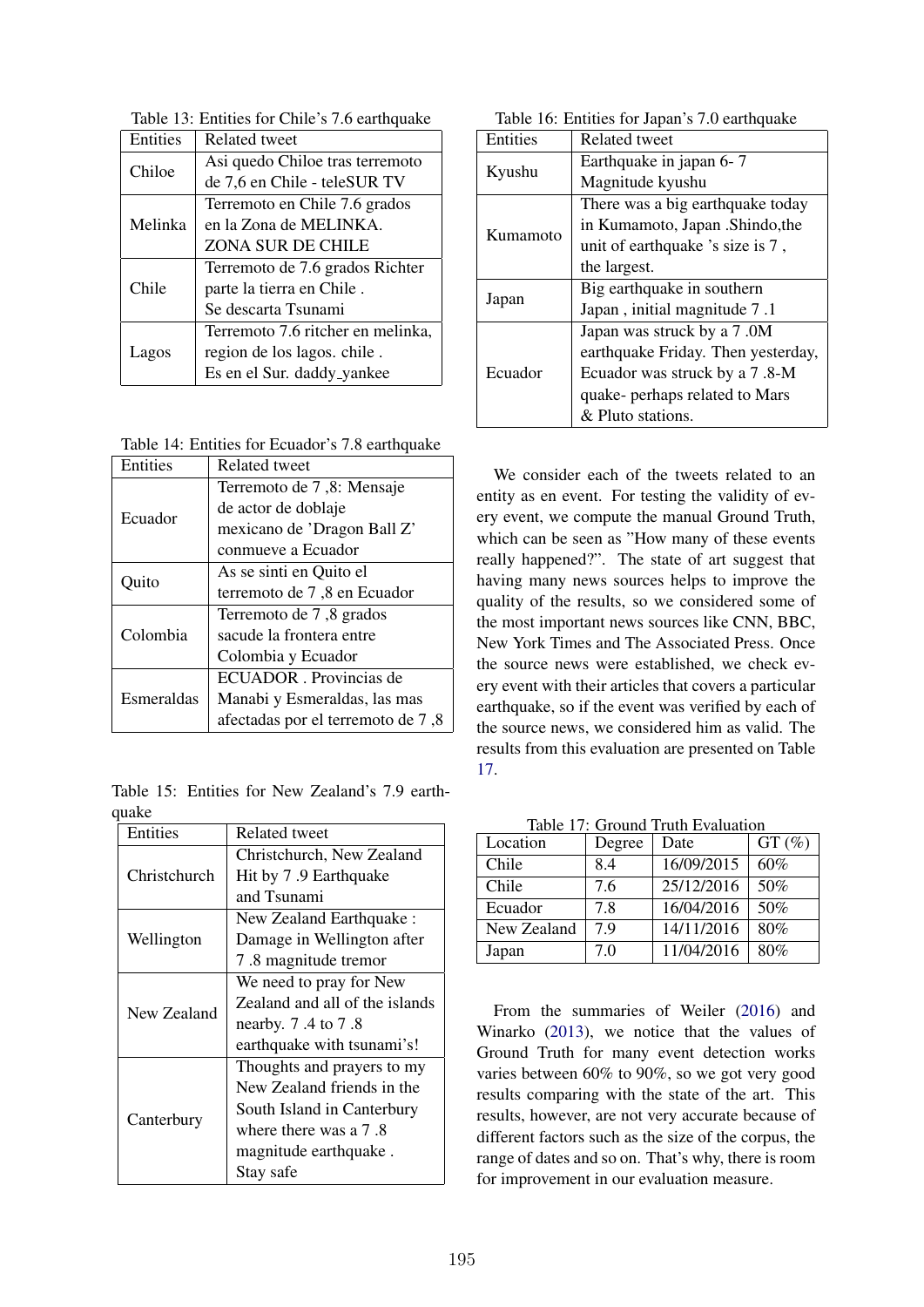### 6 Visualization

### 6.1 Motivation

Our motivation was to propose a new approach for earthquake detection and tracking systems, so we had to make sure that our approach can be adapted to those systems. That is the reason why we implemented a visualization module that can show the events and entities detected by our approach in real time.

# 6.2 Visualization Module

We used the information obtained from the tweets associated with each earthquake, in order to show in a world map different factors of the earthquakes such as the epicenter, intensity or how was the frequency of tweets at different times. For this purpose we use the software Mathematica<sup>5</sup>, which is an incredible tool with helpful features, together with the collected information.

To begin with, we show in Figure 2 a regular picture of Chile with some cities that might be affected by the earthquake of 2015.

Figure 2: Cities affected by Chile's 8.4 degree earthquake



Then with the collected information we can reflect in that picture how much information were related with each city during different moments in the range of dates of the related earthquake. To show this we use different colors and sizes for the cities in Figure 3.

Figure 3: Chile during the 8.4 degree earthquake



The circles for each city are related with the frequency of tweets per day, a small circle means that the city was not mentioned regularly that day and a big circle means that the city is mentioned in a lot of tweets. Besides, the color scale start from green to red, with yellow being in the middle, so the colors can be a variation of those 3 colors, which depends of the quantity of tweets.

According to this, it seems that Valparaiso is not involved in the earthquake, meanwhile Coquimbo, which has some mentions, is really close to the earthquake. In the same way, Illapel is mentioned very frequently over time, which suggest that is the epicenter, and finally Santiago is mentioned a lot some days after the earthquake, because is very close to Illapel and most of the assistance and supplies came from there.

#### 7 Conclusions and Future Works

From the experiments, we have shown that, by using NLP techniques and tools like Named Entity Recognition(NER) with a LDA model, it is possible to identify events and features from disasters like earthquakes that can be as good as the ones identified by the state of the art. In that sense, this

<sup>5</sup> Mathematica: https://www.wolfram.com/mathematica/